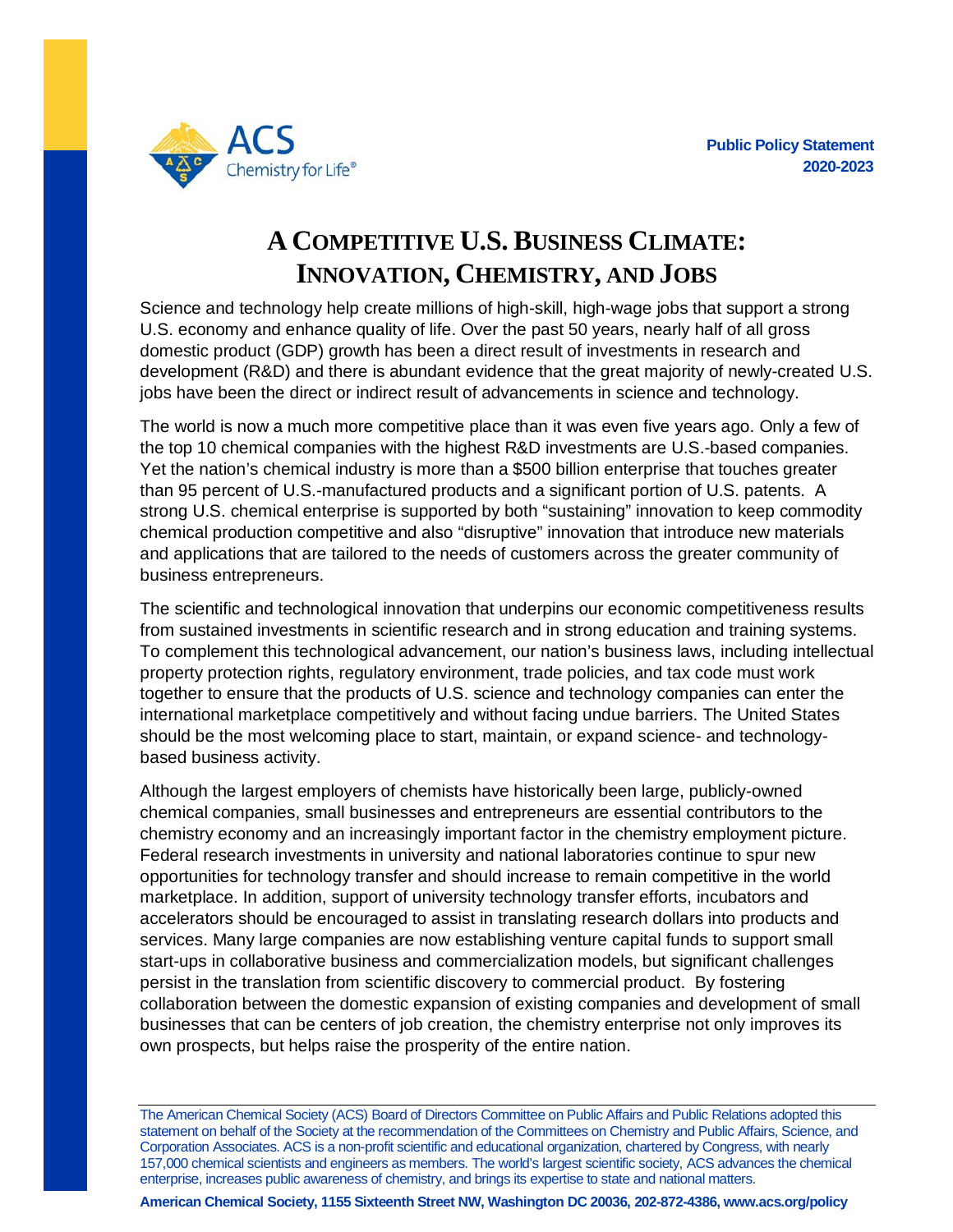The federal government should create a policy environment conducive to business development at all levels that aid the chemistry enterprise in creating and commercializing new products and services here in the United States. However, in these efforts, it is important to maintain balance between regulation, the economic impact on businesses, and the needs of the communities where these businesses are located since these products and services help strengthen our existing industry and help seed the growth of new industries, thus supporting new and sustainable science-based jobs. Many jobs are created from small and medium business, so policies should not overly favor any sector or size of business.

## **Policy Recommendations**

**Business, Technology and Commercialization** – ACS supports a fair and level playing field that enhances competition, stimulates research and development, and grows the workforce through the following actions:

- Provide grants, low-interest loans, and accelerated depreciation tax incentives to mitigate the high start-up or retooling costs associated with chemical and related high-technology businesses.
- Expand federal programs that provide targeted support for science and engineering activities to help chemical businesses (both large and small) commercialize technology from academic institutions and science research agencies.
- Advance higher standards and provide enhanced learning opportunities from pre-K through higher education to ensure that U.S. students have the critical technical and business background and skills needed for global competitiveness.
- Expand fundamental research capabilities and activities in academic research environments and national laboratories, promote partnerships between businesses and academic and national laboratories, and support initiatives to facilitate technology transfer to businesses, both to enable technology commercialization and to provide training for a skilled workforce.

**Small Business and Entrepreneurship** – ACS supports policies that foster the growth of the chemical enterprise, including small businesses and entrepreneurs, through the following actions:

- Improve access to shared resources, information, and facilities for the conduct of both early-stage proof-of-concept work and scale-up of technology by providing incentives for businesses to collaborate as well as infrastructure and mechanisms to facilitate such exchanges.
- Support existing and consider new incentive programs to encourage investment in technology development, such as making R&D tax credits accessible to start-up businesses by making them refundable or transferable.
- Support the Small Business Innovation Research (SBIR), Small Business Technology Transfer (STTR), Small Business Investment Companies (SBIC), and Small Business Administration microloan programs and reform these programs to make direct research funding for small businesses more readily available.
- Support existing and consider new programs to encourage investment by established companies, especially businesses developing new technologies through collaborations with academia, institutes, and on grants.
- Provide coordination and information exchange about incentives offered at the federal, state and regional level.

**Taxes, Trade and Infrastructure** – ACS supports efforts to foster U.S. corporate tax, trade, and infrastructure investment policies that will support American firms' competitiveness in the global business atmosphere through the following actions: